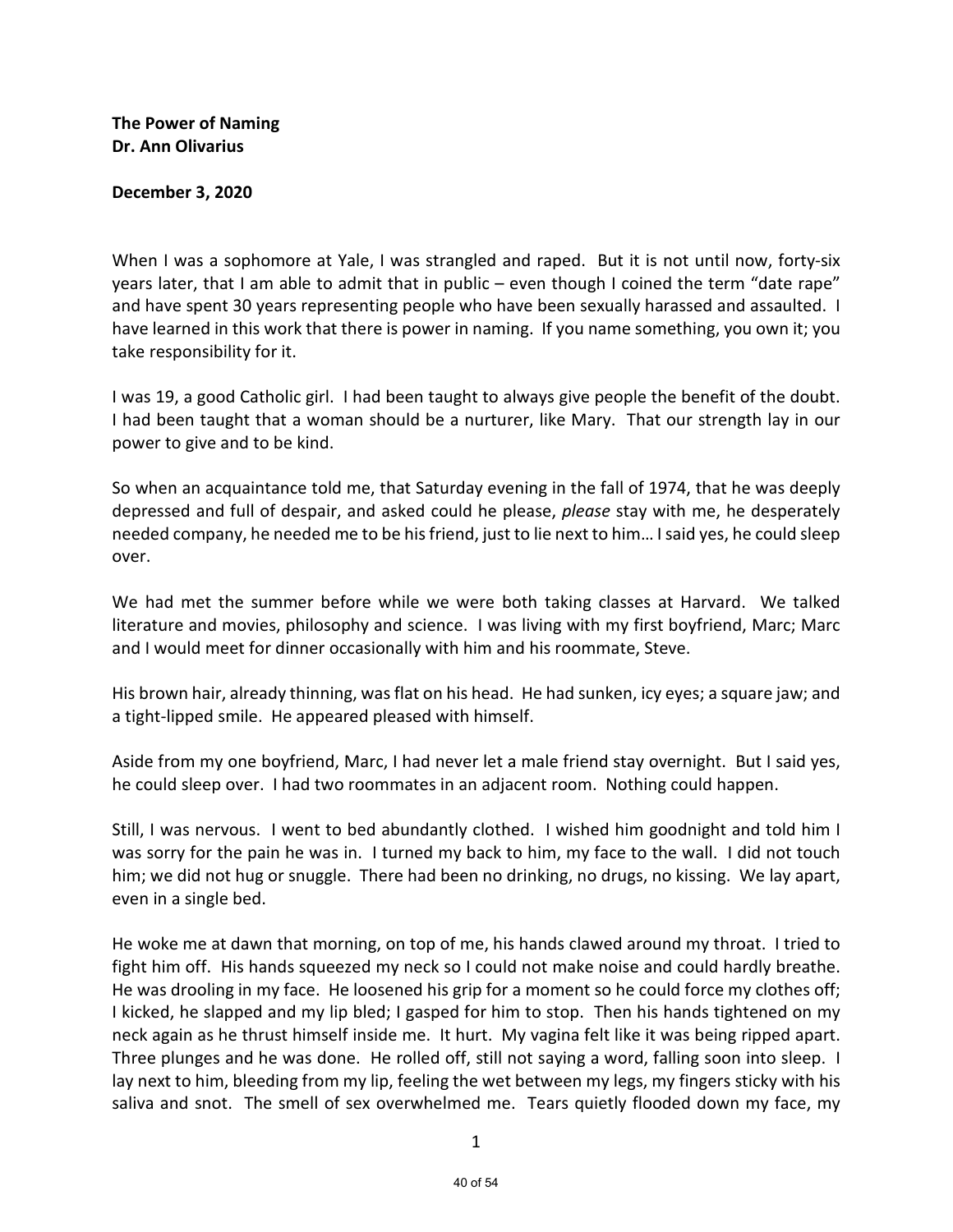mind not wanting to believe what I had just experienced. I had been so stupid. So naïve. So disastrously trusting.

He got up early and left, not saying a word to me although he could feel me upset next to him and see my shaking and tears when he got out of bed. And what about the blood on the pillow and on his own body? Did he not see that? I dug up a turtleneck to cover the bruises his fist and nails had left and called the Yale Police to report my attack.

The police refused to name this assault "rape." "He's a student and you let him stay the night?" the officer responded. "That's not rape."

I was dumbfounded. "Could you send someone to talk to me?", I asked. "Should I go to the hospital?"

No and no, the policeman said. It wasn't rape. Rape for the New Haven police officer was only at knifepoint and certainly not by well-educated white boys.

He refused to call this what it clearly was: a brutal, non-consensual, life-changing assault.

Things don't exist if you can't give them a name. And so my rape, my strangulation, was not real. What happened to me was, in that policeman's eyes, rendered into something beyond redress, a misunderstanding at best, perhaps something I had "asked for" – in any event, something to be dismissed. It was a win for the junior who resided in Morse College at Yale, a free event with no consequences for him.

My assault, like those of so many others, met with no justice. I did what I could to move forward, to fold my trauma into normal routines. But there was no real "normal" anymore. I could not finish all my classes that fall, nor the ones I enrolled in the next term. I was drowning with 11 course extensions and a brain and emotions that felt overwhelmed in ways I did not understand.

I saw Dr. Phillip and Lorna Sarrel, sex counselors at Yale. I was not the first woman to present them with this story. They told me recently in their New York apartment that they were overwhelmed those years with other Yalies who told stories similar to mine.

I asked my mother to come and visit me. She never travelled on her own to see me before, and never did again. But she came from New Jersey to Connecticut and I told her what had happened and that I was having a hard time keeping it all together. She told me to shut up, to never discuss the rape with anyone because it was my own fault, I didn't respect myself or my family. I was dirt. If I didn't keep the rape a secret, she warned that no man would marry me; my father would take his wrath out on me and certainly abandon me. She forbade me from telling my four sisters because this news would corrupt them and ruin our family. I cried; she cried – but not too much. She did not hold me or seek to comfort me. I had made it to Yale from slim beginnings, and for her, I was now out of the game before I had long been in it. We became estranged after these hours together; I never felt her love again, for the 24 years until she died. I do not remember her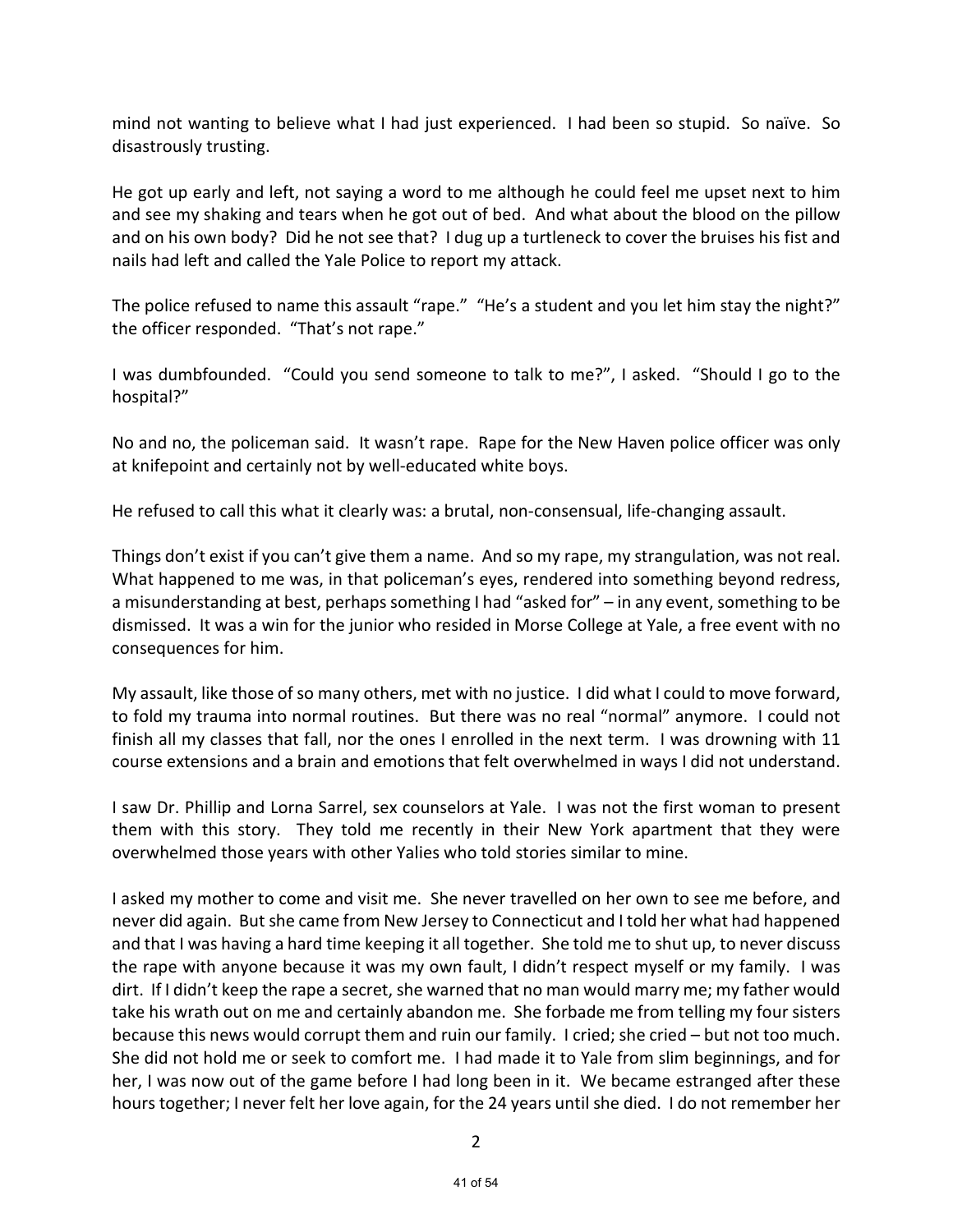ever hugging me or praising me again. Like my rapist, she also preferred to forget we had ever had this conversation. We never spoke of it again.

Around this time, I broke up with my long-term and first boyfriend, Marc. I avoided men who were interested in me. I would not take any more chances. But whatever had happened to me, by whatever name, would not leave me alone.

Within a few weeks, I had sex with my attacker again. Just a few more times. If I subsequently went out with him and it turned out well, I thought that perhaps I could rewrite my rape. It would simply be a courtship that got off to a rough start. My revisionist history might not be the "meet cute boy with chocolates and mood music" of romantic comedies, but would be better than having to admit to being brutally assaulted and robbed of important parts of my dignity and soul.

It was not to be. No matter how much gusto I tried to bring to his bed, I could not make it work. The three times I had sex with him were desperately unpleasant. The sex was painful, joyless, and upsetting. There was always tobacco smoke in the air from his pipe. The first time, his bruising of me was still evident. He touched the marks but said nothing.

Each time it was about him. Not once did he solicit my feelings about the experience or ask if he could pleasure me. I kept reliving the feeling of his hands around my throat and his weight pinning me down that October morning. I found that, as much as I wanted to, I simply could not be complicit in normalizing his behavior. I broke things off.

Ever since then I have always felt nauseous at the smell of pipe tobacco. I cannot enter a room where there is tobacco smoke without seeing a flash of him.

Although I had flickering, excruciating images of him over the years, even so, I wanted, needed, to be polite. I sent him holiday cards for years afterwards. It sounds absurd. It is. But I now know I am not alone in trying to paper over this type of trauma. As a lawyer, I have had many clients who have acted similarly, trying to find healing with the person who hurt them  $$ particularly if they have kept publicly silent about it, as I have for over four decades.

It was not until I found the right term for what had happened to me that I could begin to heal. That name was "date rape." It happened in a room with Gloria Steinem present. Women were talking about sexual assaults by people they knew, without using the "r word" because it hurt too much. I said that what happened to them was still rape even if it was not at the hands of a stranger, but from a friend, an acquaintance; it was "date rape."

The moment was electric. I asked how many had been date raped; scores of women shot up their hands, including Gloria.

"Date rape" cut to the chase. I later developed the term in a seminar with feminist and legal theorist Catherine MacKinnon and then gave many speeches around Yale, before the Yale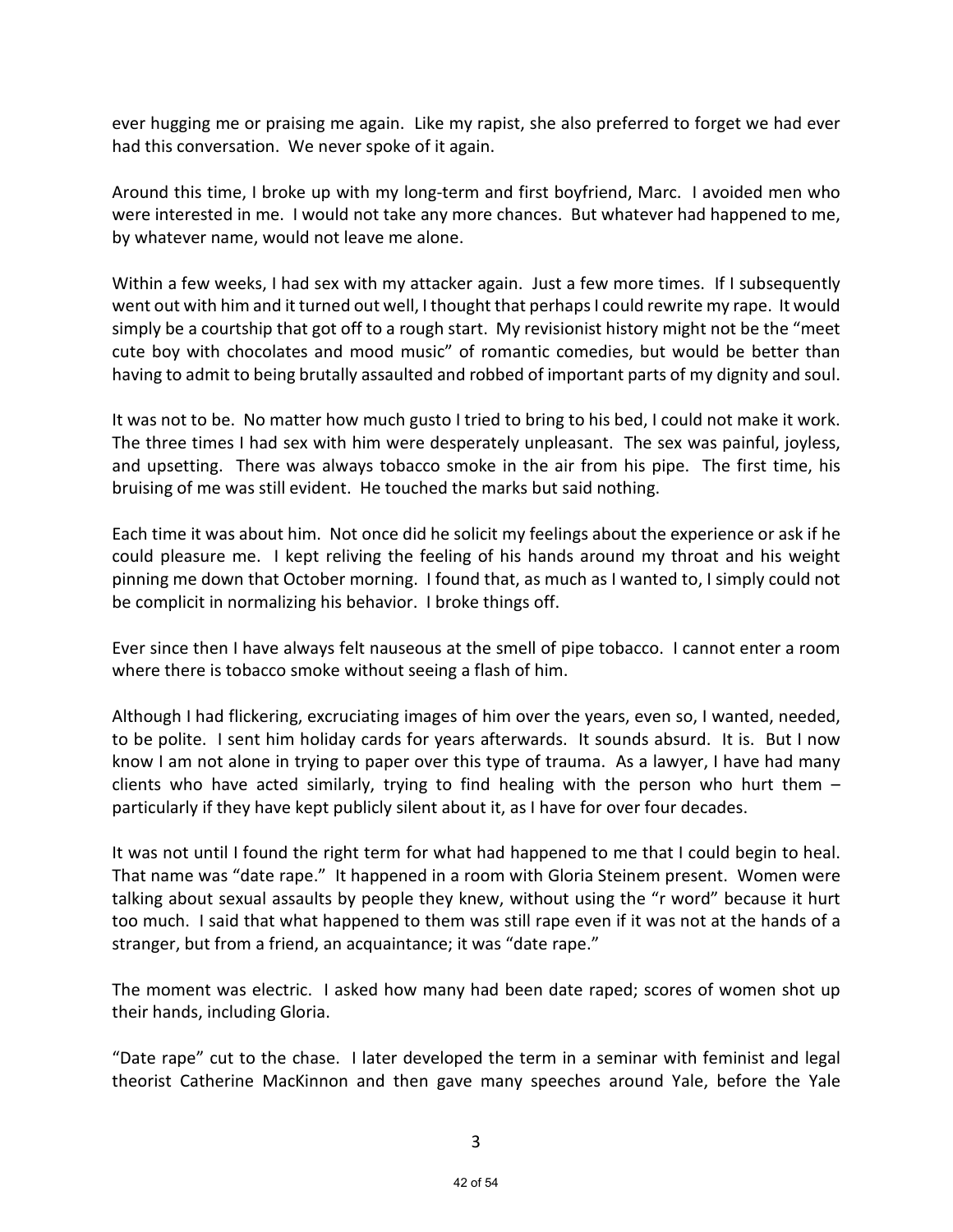Corporation and at conferences calling experiences like mine "date rape." The term was soon published by Susan Brownmiller. But I never declared that I had been date raped myself.

At first I did not go public because of my mother and my sisters. Then, as I became a lawyer and worked for clients who had suffered sexual transgressions, I knew my professional obligation was to keep focused on them, their stories, not mine.

I had also fallen quite passionately in love with the person I have now lived with for over four decades. The passion I have with him remains vibrant; I did not want to detract from that or complicate raising my family to focus on my rapist.

My rapist upended the way I looked at life. He destroyed the values I grew up with, my faith in people. I decided that having been raped, what was I saving myself for? In fact it was a form of freedom. Over time I had sex with more people than I would have without having my sexualmoral system upended. I learned from those experiences. I enjoyed them. I grew from them. Sex and intimacy became a central part of my adult life.

I am sure that my attacker had only good memories of our times together, which is why he seemed eager to get back in touch the two times I reached out to him over the last 40 years.

Ten years after his attack we met in San Francisco for dinner. I had hoped to speak to him that night about the strangulation and rape, but he quickly launched into another sad story about his life, focusing on the mean qualities of his first wife, whom he had recently divorced. He told me he got his kicks from BDSM, that he was attracted to his ex-wife because of the sadomasochistic play between them, and with others. He said he had suffered greatly in his first marriage and that he deserved much more. He said he hated her and had chosen a second-rate medical career because of her. Again, it was all about him, a dinner of monologue. I felt sorry for him and relieved, somehow, that closure was in sight; he was such a damaged, incomplete, ineffective person, probably no longer a danger to anyone. My sympathies for him trumped what he had done to me. I left the table feeling that I could put him behind me. But in the parking lot, he moved with the same sudden swiftness I had experienced in that Yale single bed. He pinned me against the car so he could have sexual contact with me. I ducked from his lunge, begged off his attempted kiss goodbye, disconcerted that he could still insist on and feel entitled to his desires, that violence still lurked beneath the smooth exterior. He hadn't changed.

Twenty-five years later, still unreconciled to the memories that would not leave me alone, I reached out to him again. By then I wanted an apology for the rape. I gave him the benefit of the doubt again and hoped he would not disappoint. I am a lawyer who represents people who have been hurt. I believe in forgiveness; I wanted to forgive my rapist.

He did not allow me to forgive him. He denied the rape, the strangulation, the violence; he said he could not remember anything like that. He did recall the consensual sex, which was clearly a good memory for him. He participated in the email dialogue as if he were my superior. He was